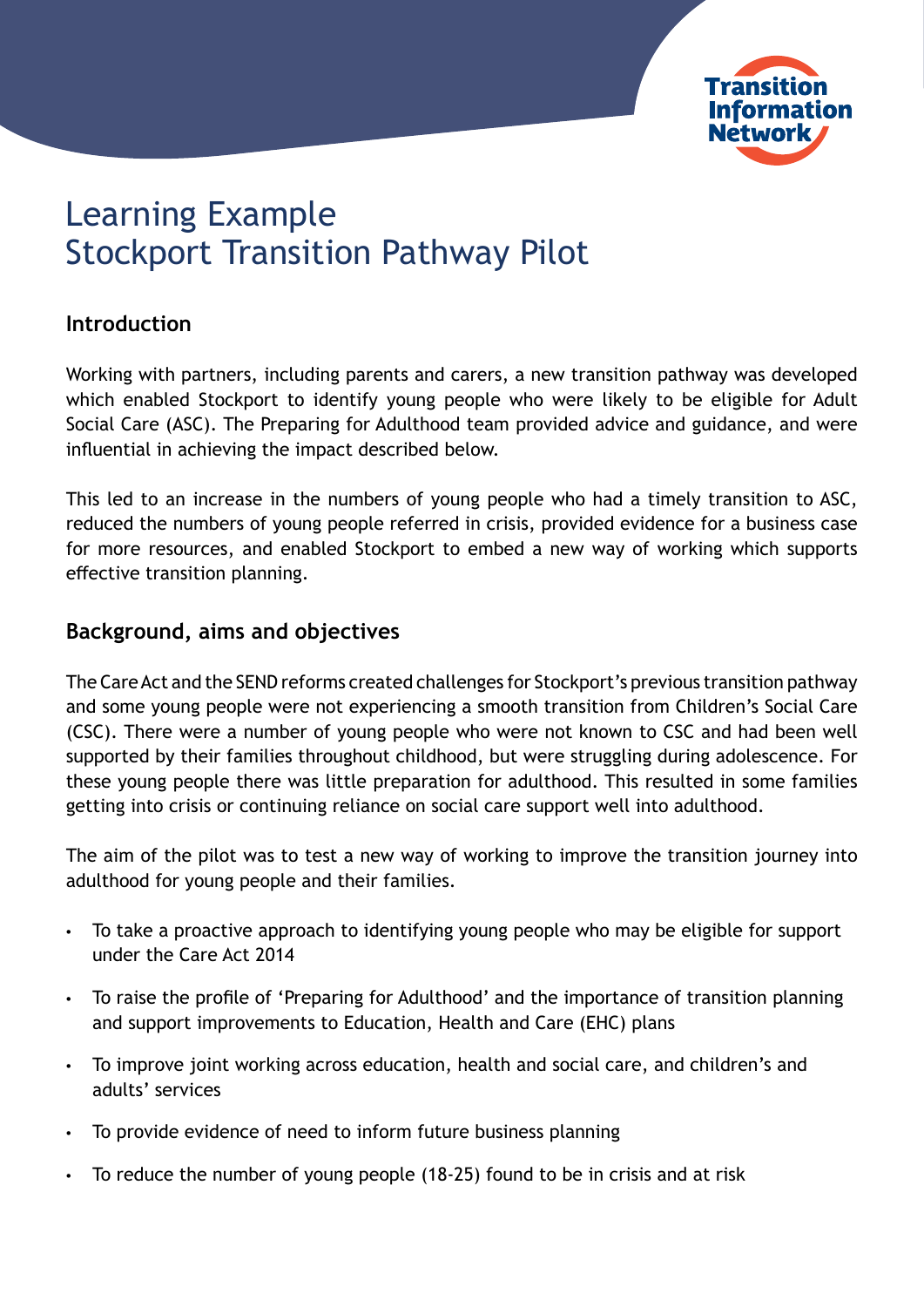#### **Methodology:**

A new pathway was developed with young people, parents/carers and staff across education, health and social care:

- A 'design by doing' method was agreed in order to flexibly manage the process and expectations
- Additional resources were secured for a 12 month period to test the new pathway and take a more proactive approach
- A spreadsheet was set up with details of young people aged 14 17 years old who may have care and support needs as adults, using those on Education, Health and Care plans as a proxy indicator. This was used to track young people through transition from the first point of contact until case closure
- A graduated approach was used starting with young people in special schools and rolling out over a 4 month period to include those in mainstream settings
- Contact was proportionate; those in mainstream were contacted by letter with copies to parents/carers and for those in special schools, parents/carers were contacted directly by phone or through annual review.

#### **Findings:**

Tracking over a 6 month period found that:

- 29% of young people contacted were eligible, of which 90% were in special schools and SEND provision in colleges
- 24% of young people eligible had been in receipt of direct payments from CSC
- Of those contacted by letter, only 7% requested a transition assessment
- Referrals were received for young people not on EHCPs
- Feedback from parents/carers and partners was positive

#### **The pilot is already showing a significant impact:**

- Numbers of young people transitioning into ASC is likely to increase by over 100% in 2 years
- Partners report much improved joint working
- There has been an increased demand on ASC resources in terms of staff and budgets
- A 38% reduction in numbers of new referrals of under 25s into the Multi Agency Adults at Risk System (MAARS)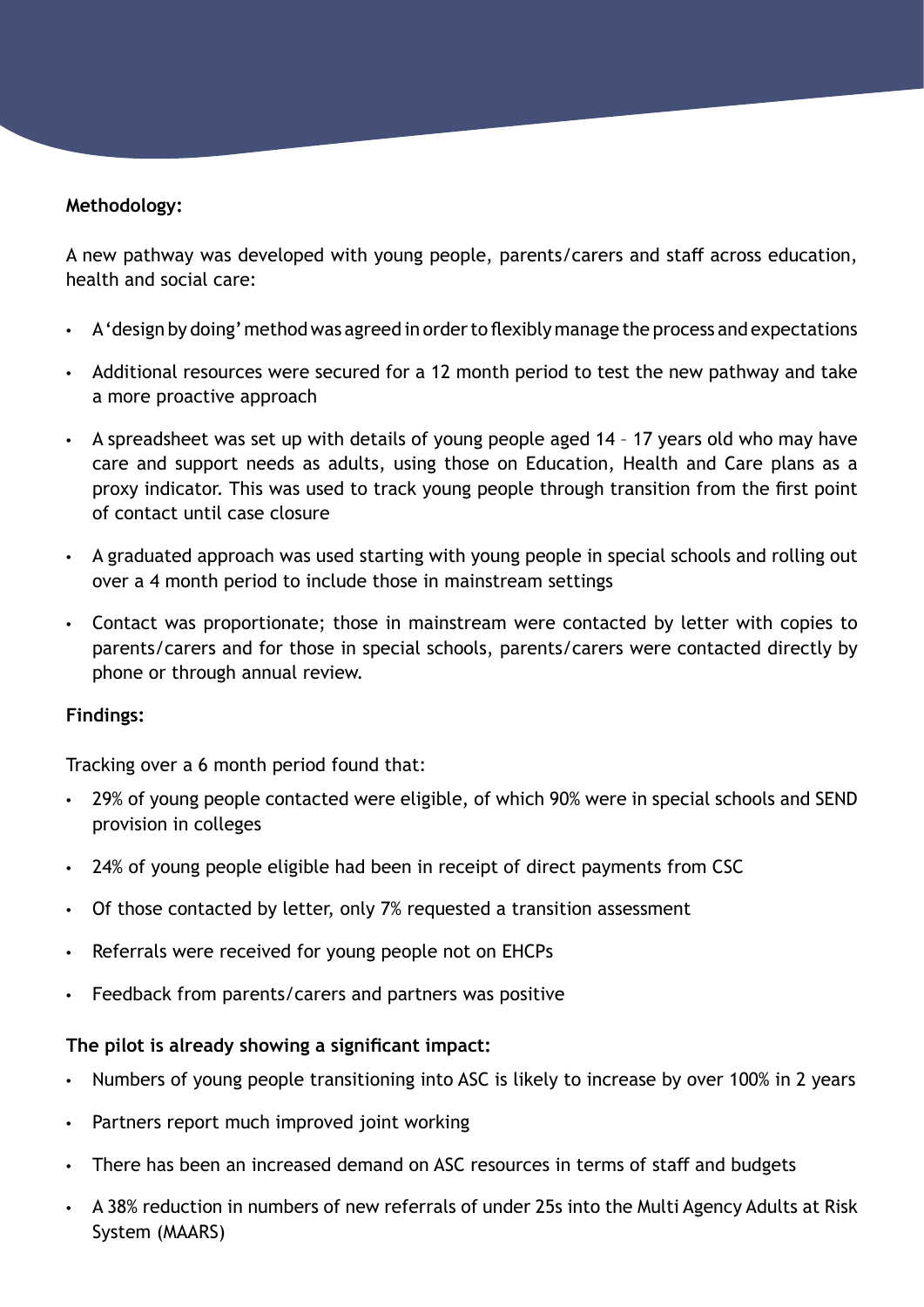The evidence gathered as part of this process supported a successful business case to provide an increase in resources to Transition team

#### **Changes to practice**

- EHCPs have an improved focus on Preparing for Adulthood and transition planning. Requests for transition assessments are discussed at Year 11 reviews and written into plan updates to support outcomes
- New resources are distributed at Year 9 reviews and 'Preparing your teenager for independence' workshops are held termly
- Secondary Special Educational Needs Coordinators (SENCOs) and children's services colleagues have regular briefings along with two page guides and monthly drop in sessions
- A link social worker scheme has been introduced for the special schools and colleges
- A 'Preparation for Adulthood' section in the SEND guidance is available for settings, schools and colleges
- The Local Offer has a PfA section, developed with young people

#### **Resources**

Stockport's Transition Pathway (2019) is available [here.](https://search3.openobjects.com/mediamanager/stockport/fsd/files/transition_to_adulthood_pathway_-_v16_-_july_2019.pdf)

The Preparing for Adulthood Transitions Guide (2018) is a guide for parents and carers of young people with Special Educational Needs and/or Disability (SEND) aged 13 to 25 years in mainstream or special educaion or post-16 learning, training or employment. The guide is available [here.](https://search3.openobjects.com/mediamanager/stockport/fsd/files/transition_guide_for_parents_and_carers_-_pips_-_may_2018.pdf)

The Growing Up in Stockport booklet is for young people, their families and carers, and provides information on supporting young people to prepare for adulthood. The booklet is available [here](https://search3.openobjects.com/mediamanager/stockport/fsd/files/growing_up_in_stockport_-_final_version.pdf).

The Preparing For Adulthood Programme (delivered by the National Development Team for Inclusion) provides a range of advice, guidance and produces resources to support young people into with paid employment, good health, independent living options and friends, relationships and community inclusion. Their website is accessible [here](https://www.preparingforadulthood.org.uk/about-us).